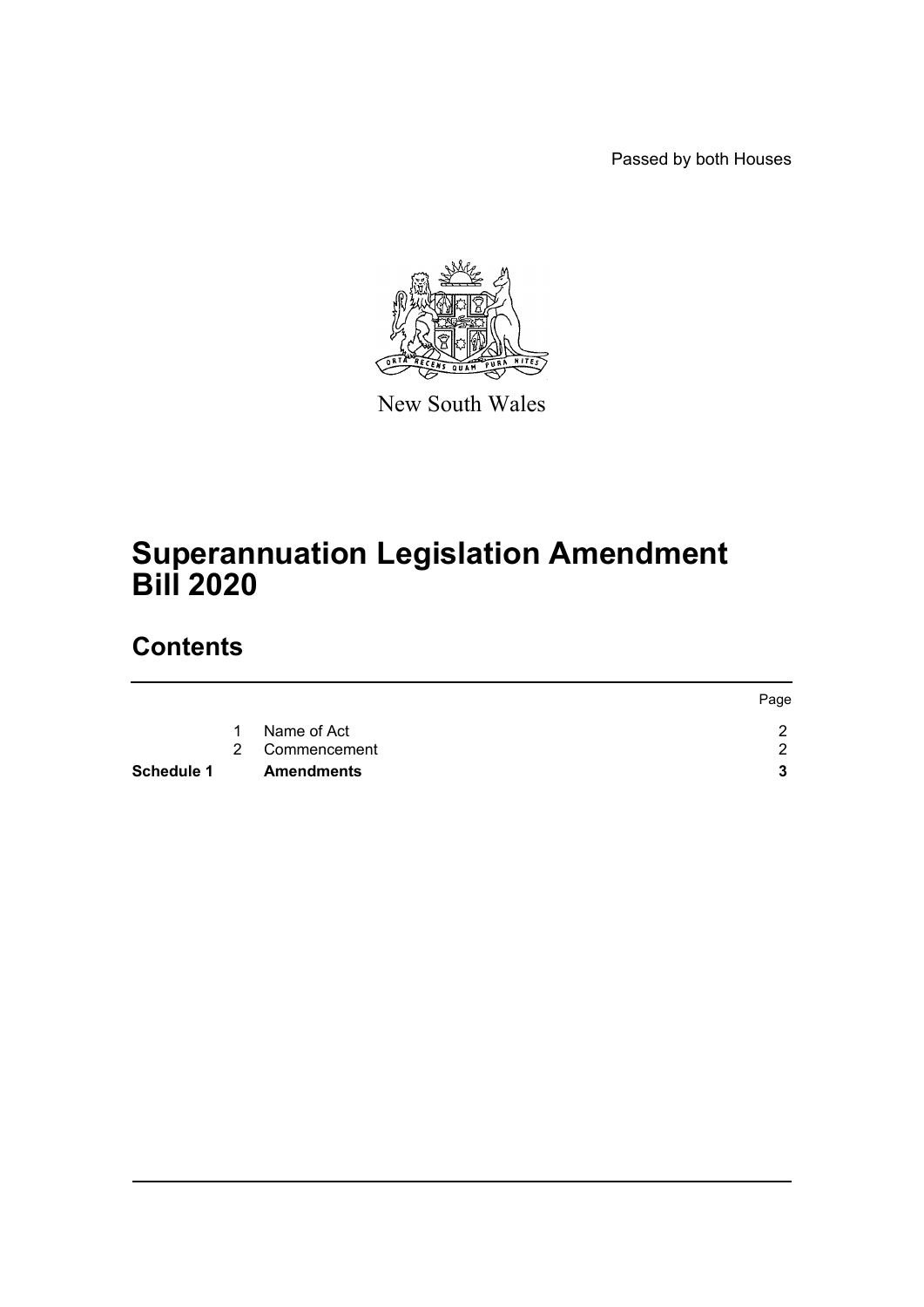*I certify that this public bill, which originated in the Legislative Assembly, has finally passed the Legislative Council and the Legislative Assembly of New South Wales.*

> *Clerk of the Legislative Assembly. Legislative Assembly, Sydney, , 2020*



New South Wales

# **Superannuation Legislation Amendment Bill 2020**

Act No , 2020

An Act to amend certain superannuation legislation to prevent superannuation pensions and allowances being reduced because of a fall in consumer prices.

*I have examined this bill and find it to correspond in all respects with the bill as finally passed by both Houses.*

*Assistant Speaker of the Legislative Assembly.*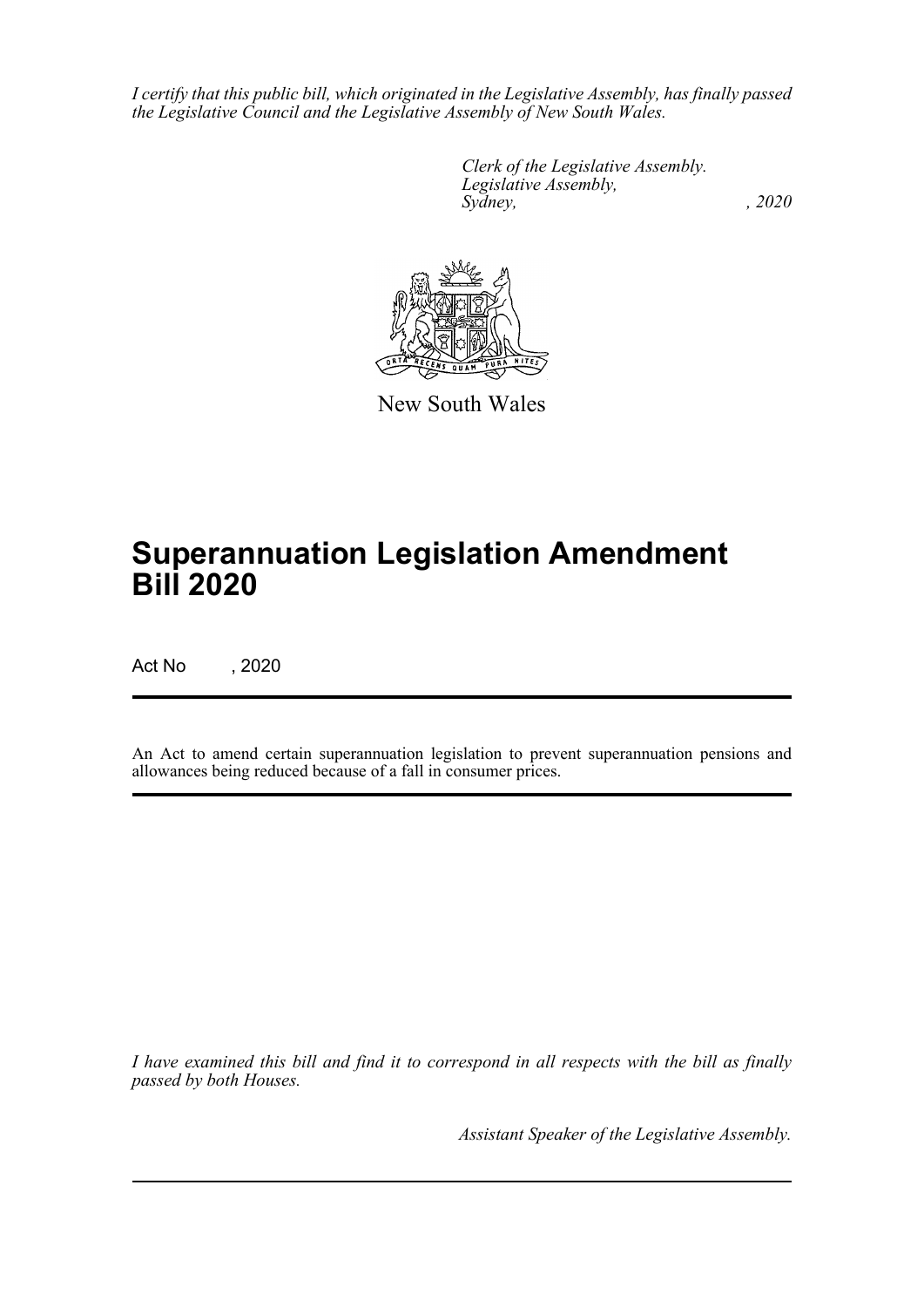## <span id="page-2-0"></span>**The Legislature of New South Wales enacts—**

### **1 Name of Act**

This Act is the *Superannuation Legislation Amendment Act 2020*.

#### <span id="page-2-1"></span>**2 Commencement**

This Act commences on the date of assent to this Act.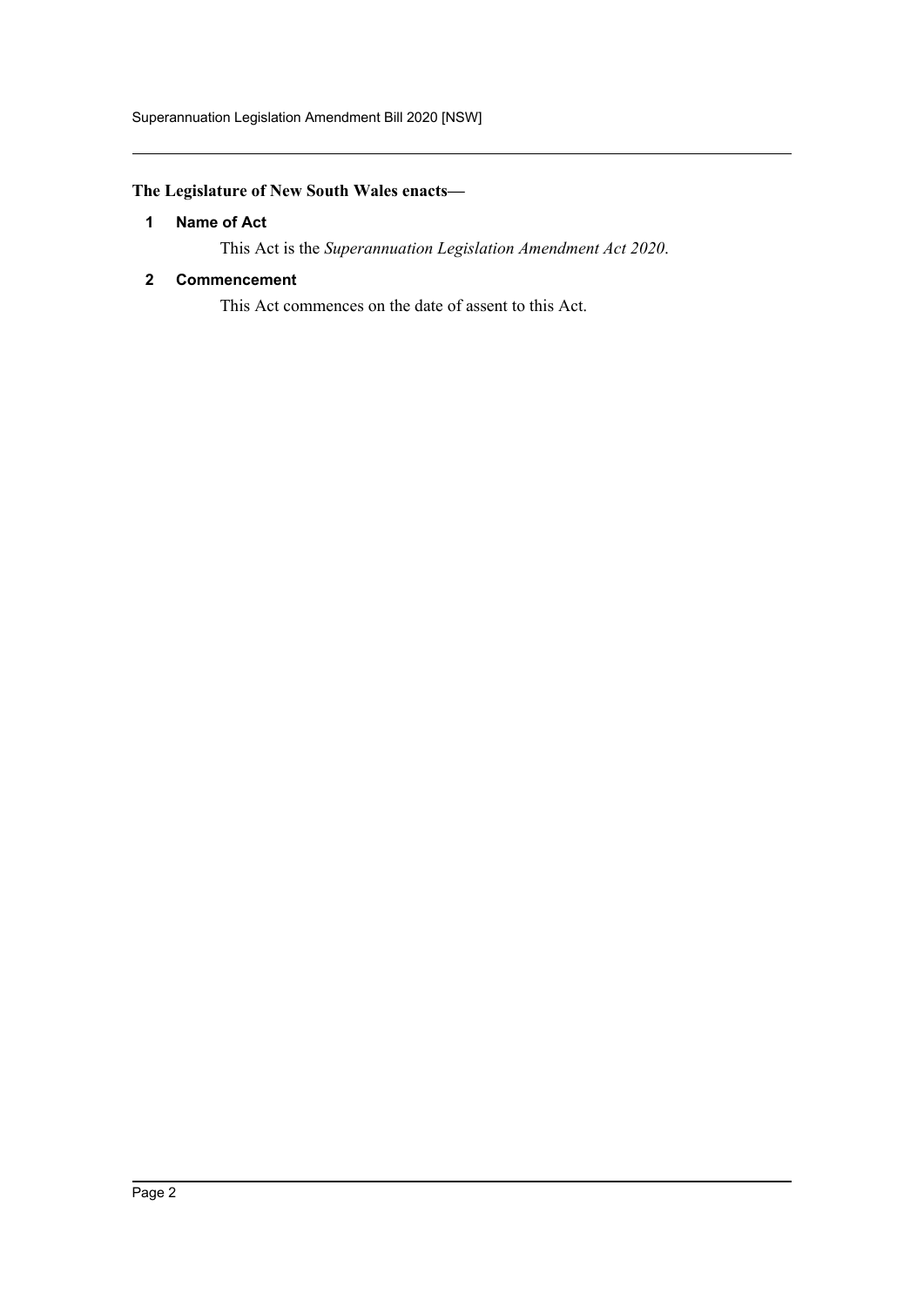## <span id="page-3-0"></span>**Schedule 1 Amendments**

### **1.1 Local Government and Other Authorities (Superannuation) Act 1927 No 35**

#### **Section 15CM Calculation of adjustment percentage**

Insert after section 15CM(6)—

- (6A) There is taken to be no adjustment percentage for a year if—
	- (a) the percentage calculated for the year in accordance with subsection  $(3)(\hat{d})$ ,  $(4)(\hat{b})$  or  $(5)(\hat{b})$  is less than 1.1% or any other percentage prescribed by the regulations, or
	- (b) the Index number for the June quarter in that year is the same as the Index number for the immediately preceding June quarter.
- (6B) If there is taken to be no adjustment percentage for a year (the *first year*), then, for the purposes of calculating the percentage for the next year—
	- (a) the Index number for the June quarter in the first year is taken not to have been published, and
	- (b) the Index number for that quarter is taken to be the same as the Index number for the June quarter in the last year for which there was an adjustment percentage.

## **1.2 New South Wales Retirement Benefits Act 1972 No 70**

#### **Section 31B Calculation of adjustment percentage**

Omit "1.0 per centum" from section 31B(2)(a).

Insert instead "1.1% or any other percentage prescribed by the regulations".

## **1.3 Police Regulation (Superannuation) Act 1906 No 28**

#### **Section 14B Calculation of adjustment percentage**

Omit "1.0 per centum" from section 14B(2)(a).

Insert instead "1.1% or any other percentage prescribed by the regulations".

## **1.4 Public Authorities Superannuation Act 1985 No 41**

#### **Schedule 6 Transitional provisions—Local Government Pension Fund**

Insert after clause 14(4)—

- (4A) There is taken to be no adjustment percentage for a year if—
	- (a) the percentage calculated for the year in accordance with subclause  $(3)(\hat{b})$  or  $(4)(\check{b})$  is less than 1.1% or any other percentage prescribed by the regulations, or
	- (b) the Index number for the June quarter in that year is the same as the Index number for the immediately preceding June quarter.
- (4B) If there is taken to be no adjustment percentage for a year (the *first year*), then, for the purposes of calculating the percentage for the next year—
	- (a) the Index number for the June quarter in the first year is taken not to have been published, and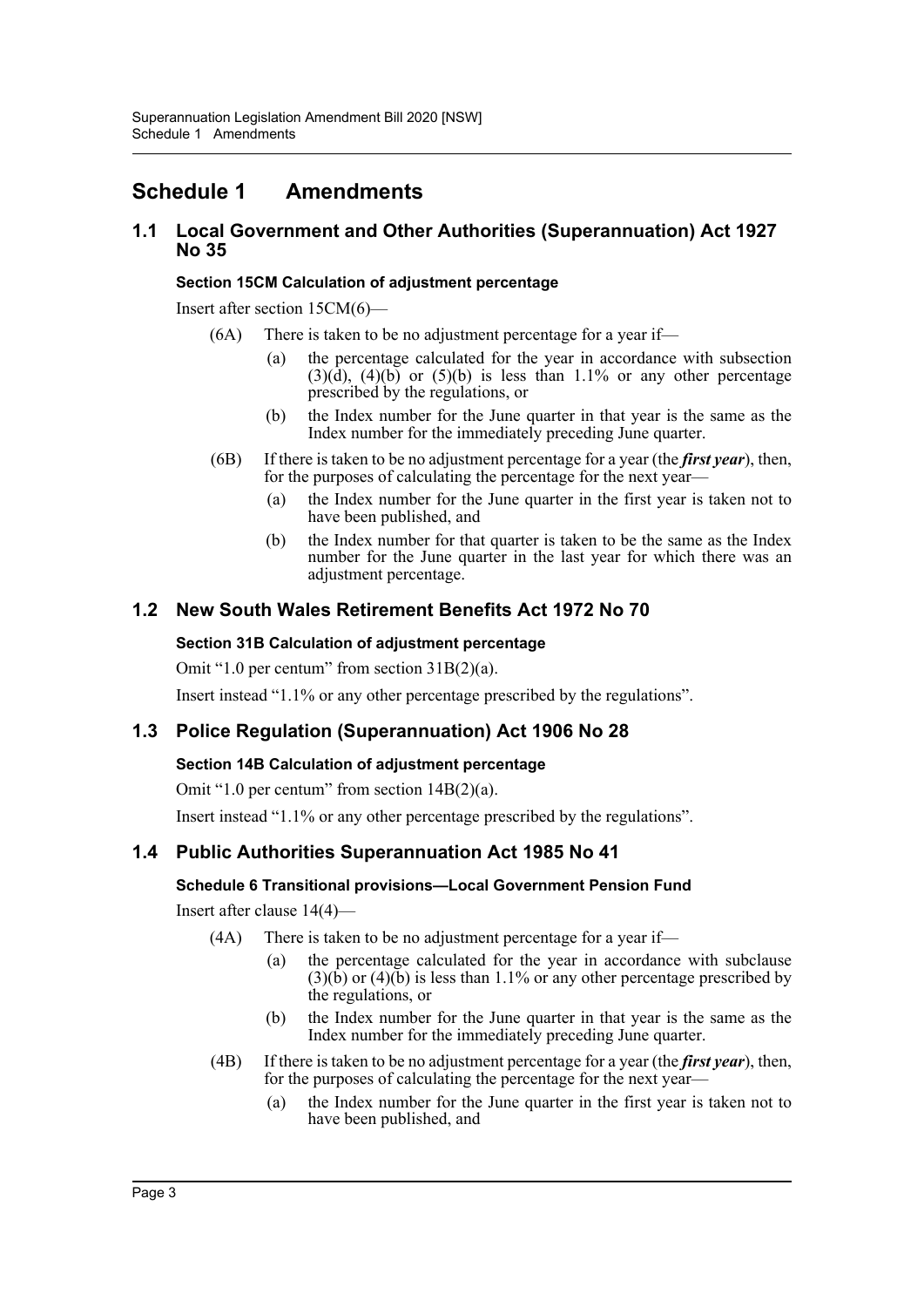(b) the Index number for that quarter is taken to be the same as the Index number for the June quarter in the last year for which there was an adjustment percentage.

## **1.5 State Authorities Superannuation Act 1987 No 211**

#### **Schedule 3 Savings and transitional provisions**

Insert after clause 4(2)—

- (2A) Without limiting subclause (1), a provision referred to in that subclause may amend each of the following provisions to increase or decrease the percentage referred to in the provision—
	- (a) clause 13(2)(a) of the *State Authorities Superannuation (Ex-Snowy Mountains Hydro-Electric Authority Superannuation Fund Transfer) Regulation 2003*,
	- (b) clause 22(2)(a) of the *State Authorities Superannuation (Government Railways Superannuation Scheme Transfer) (Savings and Transitional) Regulation 1990*,
	- (c) clause 49(2)(a) of the *State Authorities Superannuation (Transitional Provisions) Regulation 1988*.

#### **1.6 State Authorities Superannuation (Ex-Snowy Mountains Hydro-Electric Authority Superannuation Fund Transfer) Regulation 2003**

#### **Clause 13 Calculation of adjustment percentage**

Omit "1 per cent" from clause 13(2)(a). Insert instead "1.1%".

#### **1.7 State Authorities Superannuation (Government Railways Superannuation Scheme Transfer) (Savings and Transitional) Regulation 1990**

#### **Clause 22 Calculation of adjustment percentage**

Omit "1.0 per cent" from clause 22(2)(a). Insert instead "1.1%".

#### **1.8 State Authorities Superannuation (Transitional Provisions) Regulation 1988**

#### **Clause 49 Calculation of adjustment percentage**

Omit "1.0 per cent" from clause 49(2)(a). Insert instead "1.1%".

## **1.9 Superannuation Act 1916 No 28**

#### **Section 61C Calculation of adjustment percentage**

Omit "1.0 per centum" from section  $61C(2)(a)$ .

Insert instead "1.1% or any other percentage prescribed by the regulations".

## **1.10 Transport Employees Retirement Benefits Act 1967 No 96**

#### **Section 31B Calculation of adjustment percentage**

Omit "1.0 per centum" from section 31B(2)(a).